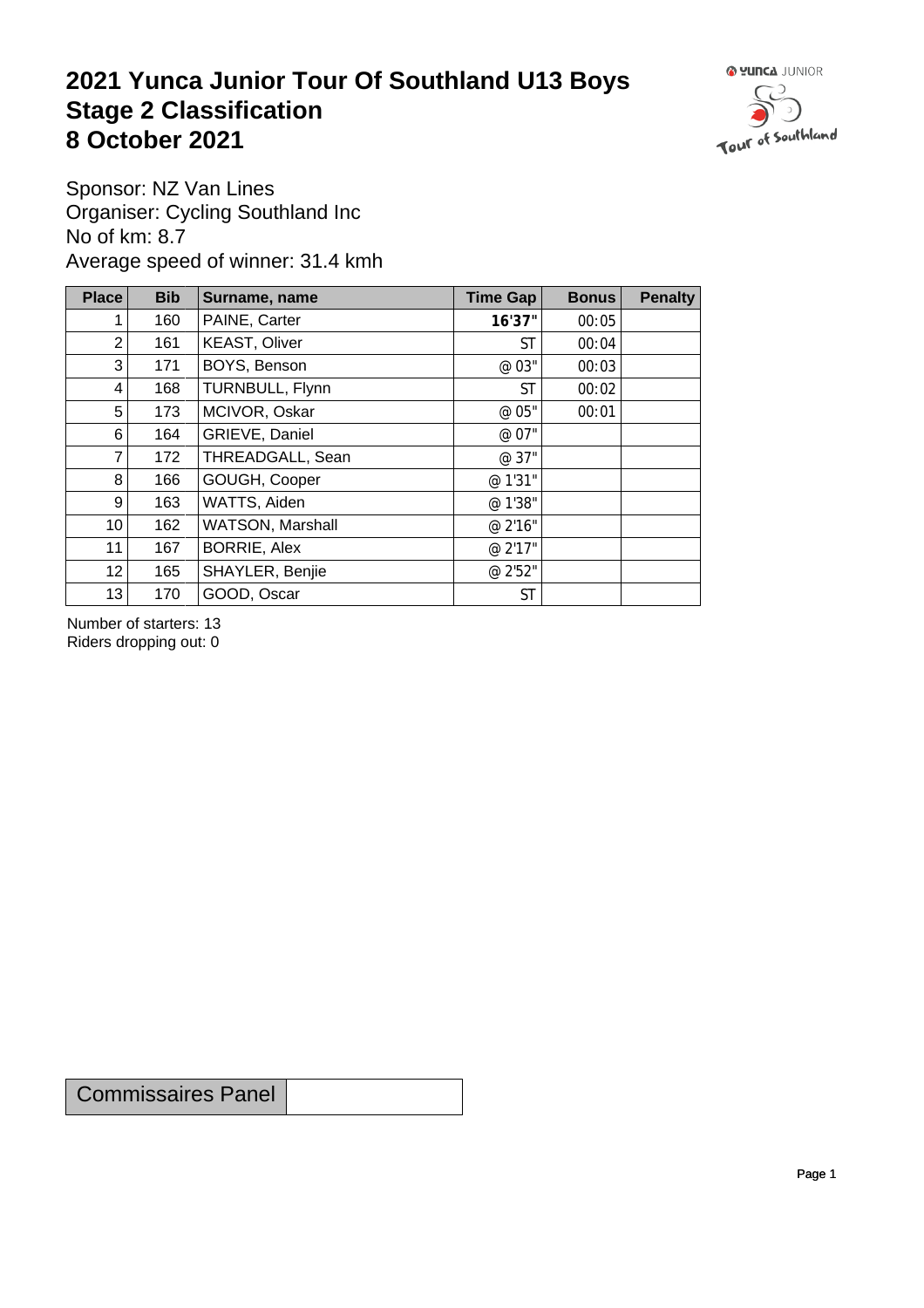## **2021 Yunca Junior Tour Of Southland U13 Boys General Classification (Stage 2)**<br> **8 October 2021 8 October 2021**



Organiser: Cycling Southland Inc

| Place          | <b>Bib</b> | Surname, name        | <b>Time Gap</b> |
|----------------|------------|----------------------|-----------------|
|                | 160        | PAINE, Carter        | 22'01"          |
| $\overline{2}$ | 161        | <b>KEAST, Oliver</b> | @ 14"           |
| 3              | 168        | TURNBULL, Flynn      | @ 32"           |
| 4              | 173        | MCIVOR, Oskar        | @ 49"           |
| 5              | 164        | GRIEVE, Daniel       | @ 51"           |
| 6              | 171        | BOYS, Benson         | @ 1'07"         |
| 7              | 172        | THREADGALL, Sean     | @ 1'17"         |
| 8              | 163        | WATTS, Aiden         | @ 2'29"         |
| 9 <sup>1</sup> | 166        | GOUGH, Cooper        | @ 2'41"         |
| 10             | 162        | WATSON, Marshall     | @ 3'32"         |
| 11             | 167        | <b>BORRIE, Alex</b>  | @ 3'35"         |
| 12             | 170        | GOOD, Oscar          | @ 4'04"         |
| 13             | 165        | SHAYLER, Benjie      | @ 4'17"         |

Commissaires Panel